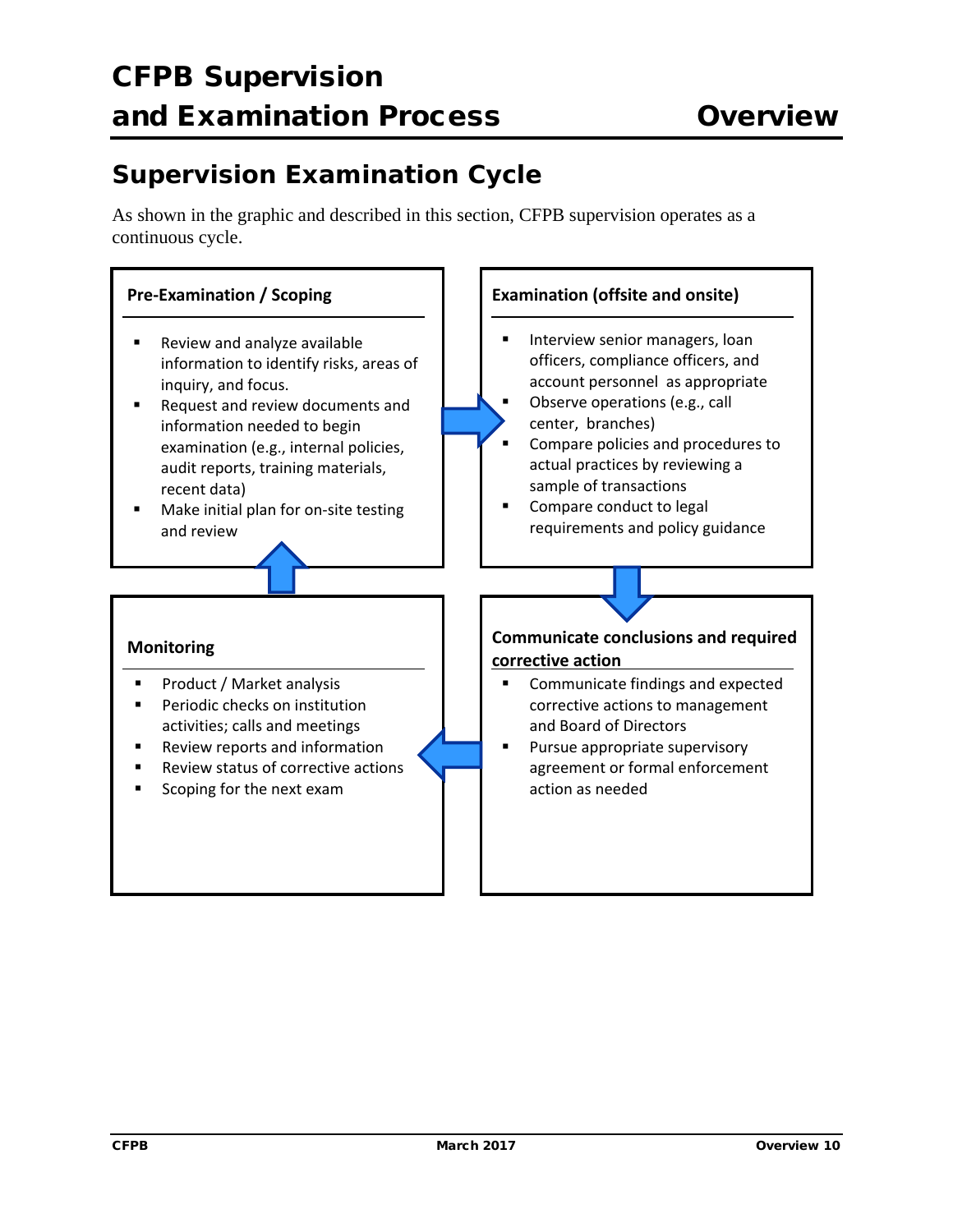## CFPB Supervision and Examination Process Overview

*Examination Prioritization*: Given the large number, size, and complexity of entities falling under its supervisory authority, the CFPB uses a "prioritization" approach to examining. The CFPB's prioritization approach focuses on risks to consumers rather than risks to institutions. The prioritization approach focuses on individual product lines at an institution rather than on a comprehensive focus of all products and services offered by an institution. This approach allows the CFPB to assess the likely risk to consumers across the consumer financial marketplace in all product lines at all stages of a product's life cycle, including product development and implementation.

The prioritization process begins by analyzing an institution's products and services and breaking the institution down into its distinct product lines that are offered to consumers. For example, a large depository institution might have several product lines – auto lending, credit cards, deposit accounts, international money transfers, mortgage origination, and mortgage servicing – while a nonbank mortgage company might have just two – mortgage origination and servicing. We refer to each distinct product line at a regulated entity as an "Institution Product Line." These are the basic units of analysis for the CFPB's prioritization approach.

Once broken down into institution product lines, the product lines are compared across entities, charters, or licenses. This approach promotes an evaluation of each product line not by the provider's form of organization but by the product line activity within an organization. Each product line is evaluated on the potential consumer harm related to a particular market; the size of the product market; the regulated entity's market share; and risks inherent to the regulated entity's operations and offering of financial consumer products within that market.

The prioritization framework assesses risks to the consumer at two levels: the market level and the institution level. At the market-wide level, the CFPB assesses the risk to the consumer from the products and practices being offered in a particular market. In addition, the prioritization approach considers the relative product market size in the overall consumer finance marketplace.

At the institution level, the prioritization framework distinguishes that some institutions' business models within a market pose greater risks of harm to consumers than do others. Accordingly, prioritization efforts assess the relative risks to consumers from each institution's activity within any given market. This process takes into account a broad range of factors that bear upon the likelihood of consumer harm. The process starts with a regulated entity's market share within an individual product line, which corresponds to the number of consumers affected. Relatively large entities with a more dominant presence have a greater ability to impact more consumers, thus are prioritized over relatively small entities.

The prioritization approach augments this size consideration significantly with "field and market intelligence." Field and market intelligence includes both qualitative and quantitative factors for each institution product line, such as the strength of compliance management systems, findings from prior examinations, metrics gathered from public reports, and the number and severity of consumer complaints the CFPB receives. In addition, given the CFPB's mandate to ensure fair, equitable, and nondiscriminatory access to credit for all consumers, fair-lending-focused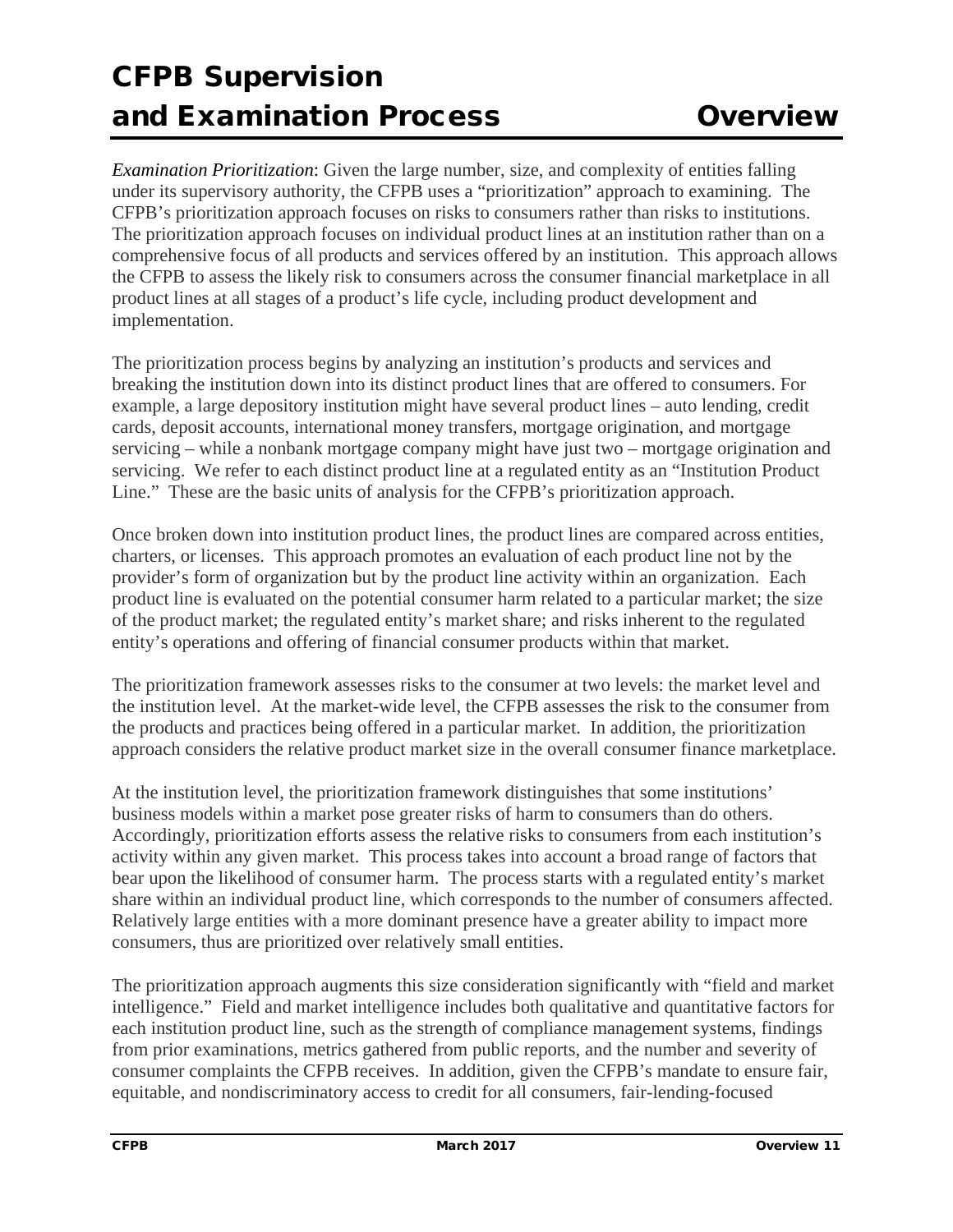## CFPB Supervision and Examination Process Overview

information supplements general field and market intelligence in order to ensure that fair lending risks are identified and prioritized as well.

Taken together, the information about each institution product line, both at the market level and at the institutional level, allows the CFPB to focus on areas where consumers have the greatest potential to be harmed, specifically, on relatively higher risk institution product lines within relatively higher risk markets.

*Central Point of Contact Duties*: The CFPB may assign a staff member to perform central point of contact (CPC) duties at an institution to monitor the institution's on-going compliance efforts and to serve as the primary communication conduit between the company and the CFPB. CPC duties may be assigned to a field manager, an examiner or an analyst. CPC duties will vary from institution to institution based upon the company's risk profile and the examination schedule developed pursuant to the examination prioritization process described above.

*Monitoring*: The primary purpose of institution monitoring is to maintain current information about the institution's activities in order to determine whether changes in risks to consumers or markets warrant a change in the CFPB's prioritization strategy. Monitoring also allows the CFPB to assess institutional compliance with previously established corrective action and to evaluate on-going efforts by institution management to improve the company's compliance program. The frequency and scope of monitoring will vary depending on the organization's risk profile and will be established by CFPB management.

Examples of monitoring activities include:

- Reviewing supervisory and public information about the entity, such as:
	- o Prudential and state regulator examination reports;
	- o Community Reinvestment Act performance evaluations;
	- o Current enforcement actions;
	- o Call report data;
	- o Complaint data;
	- o Home Mortgage Disclosure Act data;
	- o Home Affordable Modification Program Data;
	- o SEC filings;
	- o Licensing or registration information;
	- o Reports from the entity to prudential or state regulators, if any;
	- o CFPB research analyst reports;
	- o Institution website; and
	- o CFPB consumer complaints.